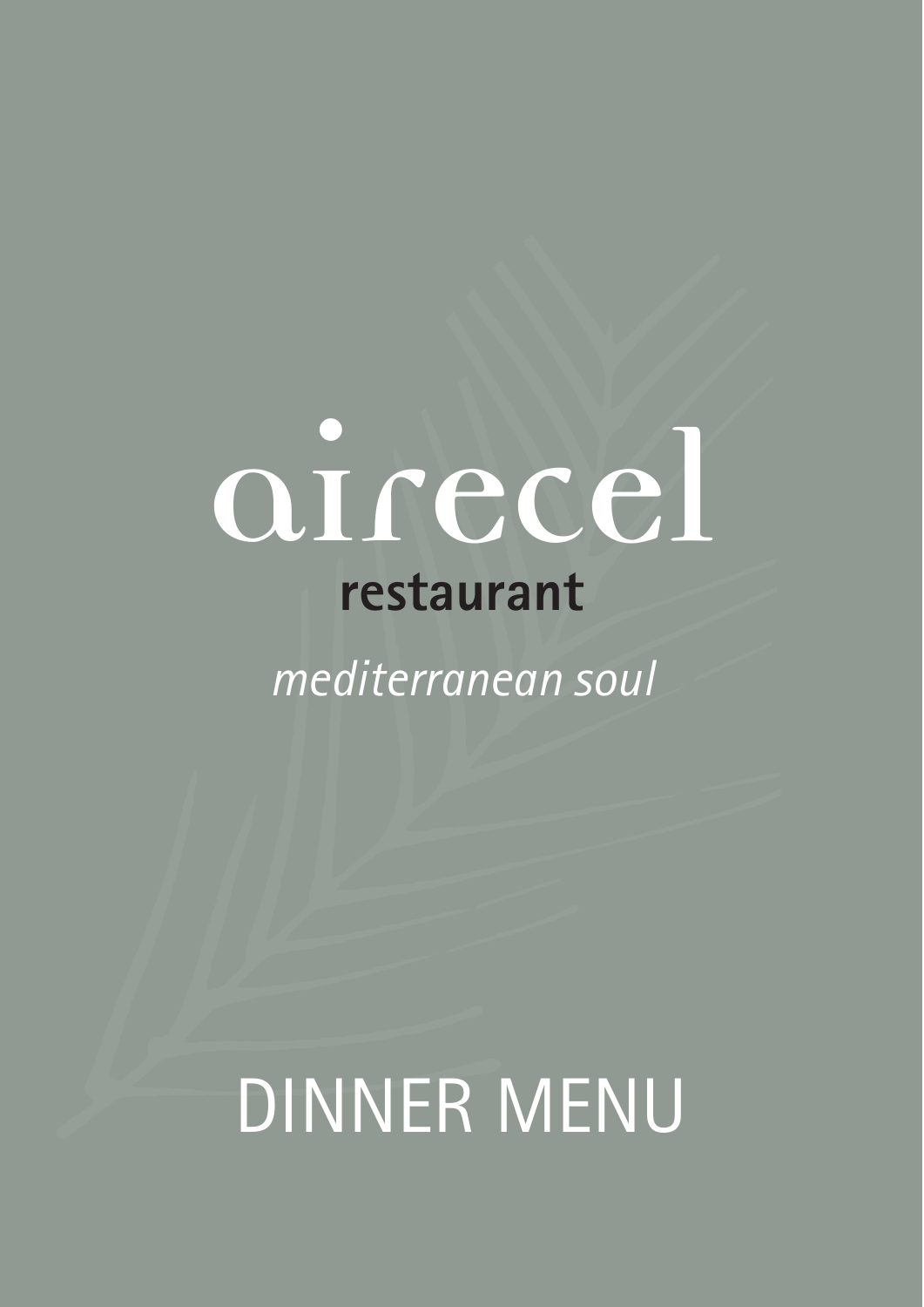Starters

ŀμ

击

٦Ļ

ъ

| Oxtail cannelloni with creamy parmesan sauce, pistachio pesto and dried apricot gel | $14,00 \in$ |
|-------------------------------------------------------------------------------------|-------------|
| Sóller red prawn tartar with salmon caviar, black olives and basil oil              | 17,00€      |
| Marinated salmon sashimi with ponzu sauce, avocado mousse, wakame                   | 16,00€      |
| Thay octopus with creamy potato and red curry croutons                              | 17,00€      |
| Brioche stuffed with beef tenderloin tartar, pickled onion and kimchi mayo          | 16,00€      |



| Turbot with saffron, pak choi and roasted cherry tomatoes                    | $26,00 \in$ |
|------------------------------------------------------------------------------|-------------|
| Mellow rice of red prawns from Sóller with its carpaccio and pepper emulsion | $25,00 \in$ |
| Tuna tataki on coconut tagliatelle and spicy oil                             | $23,00 \in$ |
| Mediterranean sea bass with red pesto and smoked potato purée                | $25,00 \in$ |

Meat

| Lamb shoulder and mushroom terrine with parsnip purée, sautéed pumpkin with ba-<br>con, kumquat and parsnip crisp | $23.00 \in$ |
|-------------------------------------------------------------------------------------------------------------------|-------------|
| Grilled iberian pork shoulder with corn puree, baked apple gel and gremolata                                      | $23,00 \in$ |
| Beef tenderloin with seasonal vegetables and mushrooms parmentier                                                 | 26,00€      |
| Pigeon rice with snow peas and pears in Jerez wine sauce                                                          | 22,00€      |

|--|--|



Please inform our staff in case of food allergies or intolerances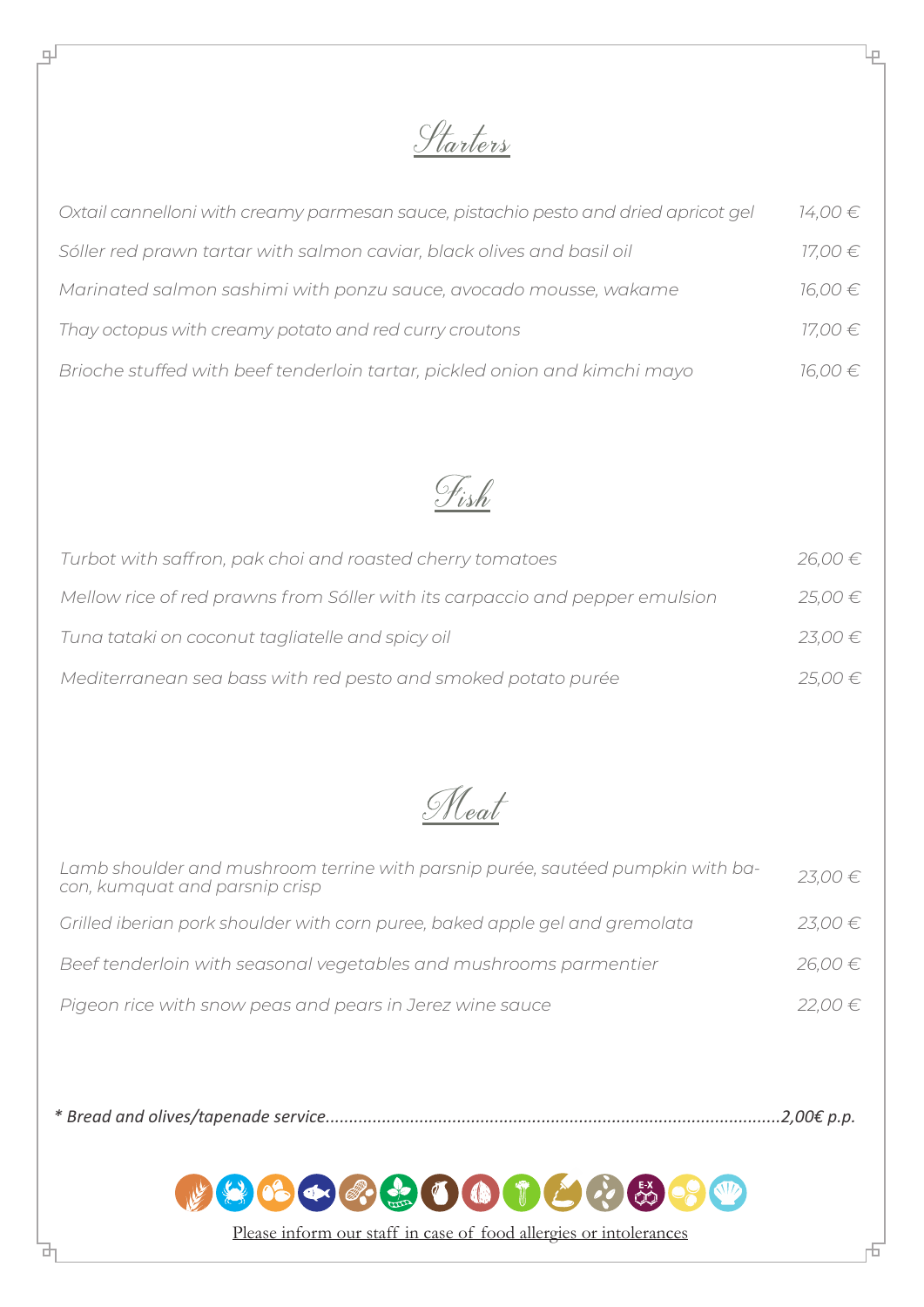Local classics

ι.

击

| Iberian ham "Bellota" with bread, ramallet tomato, olives and toasted almonds |                             | $18,00 \in$ |
|-------------------------------------------------------------------------------|-----------------------------|-------------|
| Iberian ham croquettes with tomato gel and Idiazábal cheese                   |                             | $10,00 \in$ |
| Assorted national cheese board                                                |                             | 13.50 €     |
| Galician veal T-bone steak (1 kg.) with with potatoes and Padrón peppers      | (For 2 persons) $60,00 \in$ |             |
| Grilled red prawns from Sóller                                                | Market Price                |             |

Vegetarian dishes

| Lemon risotto with seasonal vegetables                                   | $16,00 \in$ |
|--------------------------------------------------------------------------|-------------|
| Roasted leek with creamy potato, black garlic romescu and walnut crumble | $13,00 \in$ |
| Tomato salad with Mahon cheese tapenade, tomato and basil vinaigrette    | $13,00 \in$ |
| Fresh burrata with a "symphony" of tomatoes and its pesto                | $15,00 \in$ |

Desserts

| White chocolate soup with raspberry mousse, coconut, coffee and almond crisp                | $8.00 \in$ |
|---------------------------------------------------------------------------------------------|------------|
| Chocolate with hazelnut ice-cream, cardamom and cocoa water                                 | $8.00 \in$ |
| Idiazábal cheese sponge cake, apple ice cream, Grand Marnier granita, eucalyptus<br>gumdrop | $8,00 \in$ |
| Seasonal fruit and sorbets                                                                  | 7,00 €     |
|                                                                                             |            |

|--|--|

## 89 D  $\bullet \bullet \bullet \bullet \bullet \bullet \bullet \bullet \bullet$  $\begin{pmatrix} E & X \\ Y & Y \\ Y & Y \end{pmatrix}$ فكلل  $\mathcal{L}(\mathcal{E})$

Please inform our staff in case of food allergies or intolerances

g)